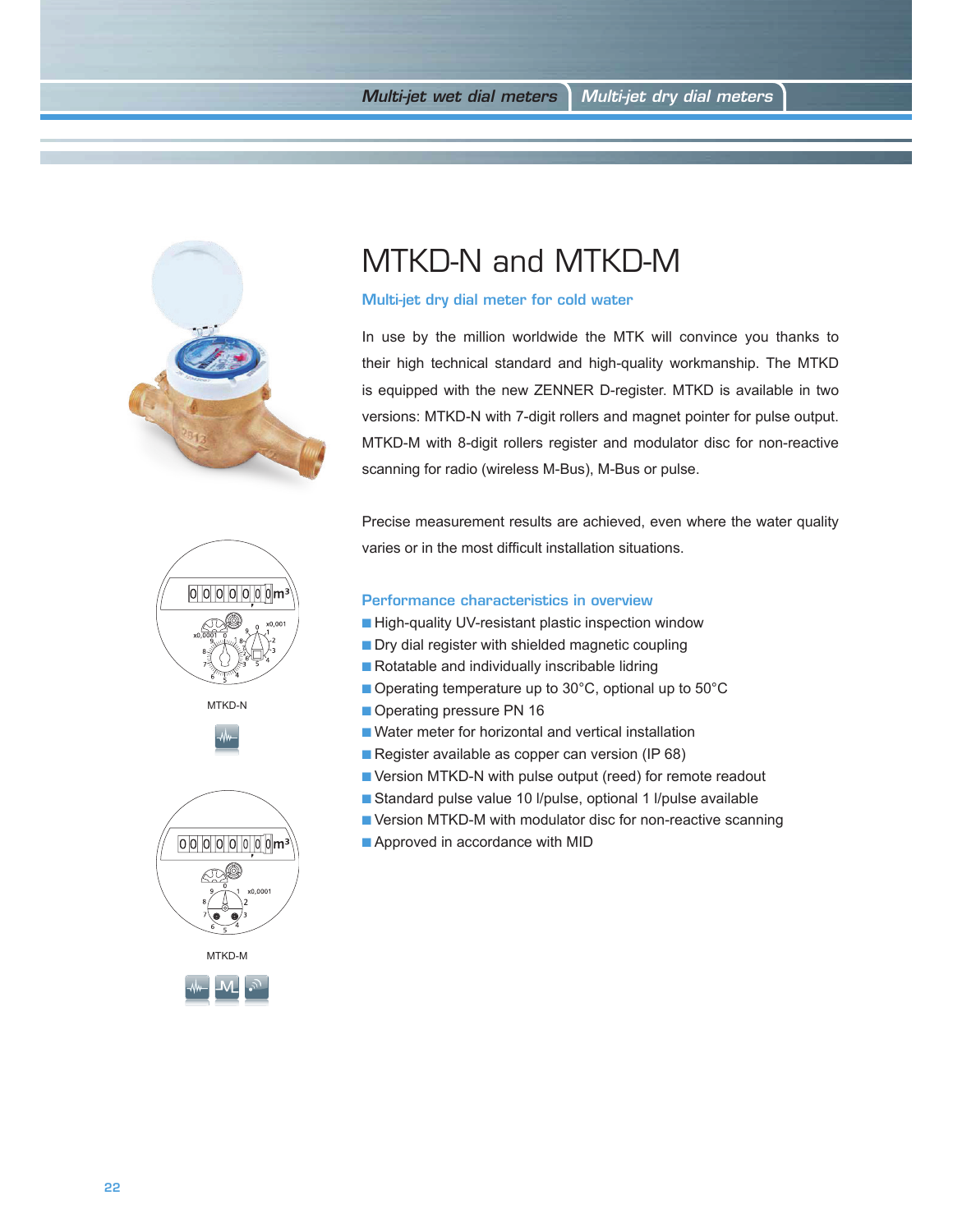| Technical data MTKD-N, MTKDI-N, MTKD-M |                |                |                                               |                                               |                                               |                                               |                                               |
|----------------------------------------|----------------|----------------|-----------------------------------------------|-----------------------------------------------|-----------------------------------------------|-----------------------------------------------|-----------------------------------------------|
| Permanent flow                         | $Q_{3}$        | $m^3/h$        | 2,5                                           | 4                                             | 6,3                                           | 10                                            | 10                                            |
| Comparable to nominal flow (EWG)       | Qn             | $m^3/h$        | 1,5                                           | 2,5                                           | 3,5                                           | 6                                             | 6                                             |
| Attainable measuring range             | $Q_3/Q_1$      | R              | 100H/31,5V                                    | 160H/40V                                      | 125H/50V                                      | 160H/50V                                      | 160H/50V                                      |
| Standard measuring range (*)           | $Q_3/Q_1$      | R              | <b>R25 R80H</b>                               | <b>R25 R80H</b>                               | <b>R40 R80H</b>                               | <b>R40 R80H</b>                               | <b>R40 R80H</b>                               |
| Comparable to metrological class (EWG) | class          |                | $A / B-H$                                     | $A/B-H$                                       | $A/B-H$                                       | $A/B-H$                                       | $A/B-H$                                       |
| Overload flow (**)                     | $Q_4$          | $m^3/h$        | 3,13                                          | 5                                             | 7,88                                          | 12,5                                          | 12,5                                          |
| Minimum flow (**)                      | $Q_1$          | 1/h            | 100/31H                                       | 160 / 50H                                     | 158 / 79H                                     | 250 / 125H                                    | 250 / 125H                                    |
| Start-up flow rate                     |                | I/h            | < 10                                          | < 10                                          | < 18                                          | < 18                                          | < 18                                          |
| Display range                          | min            | $\mathbf{I}$   | 0,02                                          | 0,02                                          | 0,02                                          | 0,02                                          | 0,02                                          |
|                                        | max            | m <sup>3</sup> | R <sub>8</sub><br>99999.999<br>R7<br>99999.99 | R <sub>8</sub><br>99999.999<br>R7<br>99999.99 | R <sub>8</sub><br>99999.999<br>R7<br>99999.99 | R <sub>8</sub><br>99999.999<br>R7<br>99999.99 | R <sub>8</sub><br>99999.999<br>R7<br>99999.99 |
| Maximum temperature                    |                | $^{\circ}$ C   | 30                                            | 30                                            | 30                                            | 30                                            | 30                                            |
| Operating pressure, max.               | PN             | bar            | 16                                            | 16                                            | 16                                            | 16                                            | 16                                            |
| Pulse value                            |                | l/pulse        | 1/10                                          | 1/10                                          | 1/10                                          | 1/10                                          | 1/10                                          |
|                                        |                |                |                                               |                                               |                                               |                                               |                                               |
| <b>Dimensions:</b>                     |                |                |                                               |                                               |                                               |                                               |                                               |
| Nominal diameter                       | <b>DN</b>      | mm             | 15                                            | 20                                            | 25                                            | 25                                            | 32                                            |
|                                        |                | inch           | $\frac{1}{2}$                                 | $\frac{3}{4}$ "                               | 1"                                            | 1"                                            | $1\frac{1}{4}$                                |
| Overall length without connectors (*)  | L2             | mm             | 165/170                                       | 190                                           | 260                                           | 260                                           | 260                                           |
| Overall length with connectors approx. | L1             | mm             | 245/250                                       | 286                                           | 378                                           | 384                                           | 384                                           |
| Thread meter G x B                     | D <sub>1</sub> | inch           | $\frac{3}{4}$ "                               | 1"                                            | $1\frac{1}{4}$                                | $1\frac{1}{4}$                                | $1\frac{1}{2}$                                |
| Thread connector R x                   | D <sub>2</sub> | inch           | $\frac{1}{2}$                                 | $\frac{3}{4}$ "                               | 1"                                            | 1"                                            | $1\frac{1}{4}$                                |
| Width approx.                          | B              | mm             | 95                                            | 95                                            | 95                                            | 95                                            | 95                                            |
| Height (plastic glass) approx.         | $H1k^*$        | mm             | 120                                           | 120                                           | 120                                           | 120                                           | 120                                           |
|                                        | H2             | mm             | 35                                            | 25                                            | 35                                            | 40                                            | 40                                            |
|                                        | H <sub>3</sub> | mm             | 15                                            | 15                                            | 15                                            | 15                                            | 15                                            |
| Weight approx.                         |                | kg             | 1,2                                           | 1,3                                           | 2,1                                           | 2,1                                           | 2,1                                           |

(\*) Other measuring ranges (R) and overall lengths on request. (\*\*) The data refer to the standard measuring range k\* plastic glass

![](_page_1_Figure_4.jpeg)

![](_page_1_Figure_6.jpeg)

Dimensions MTKD-N/ -M, MTKD-L-N/ -M Dimensions MTKDI-N, MTKDI-L-N with pulser